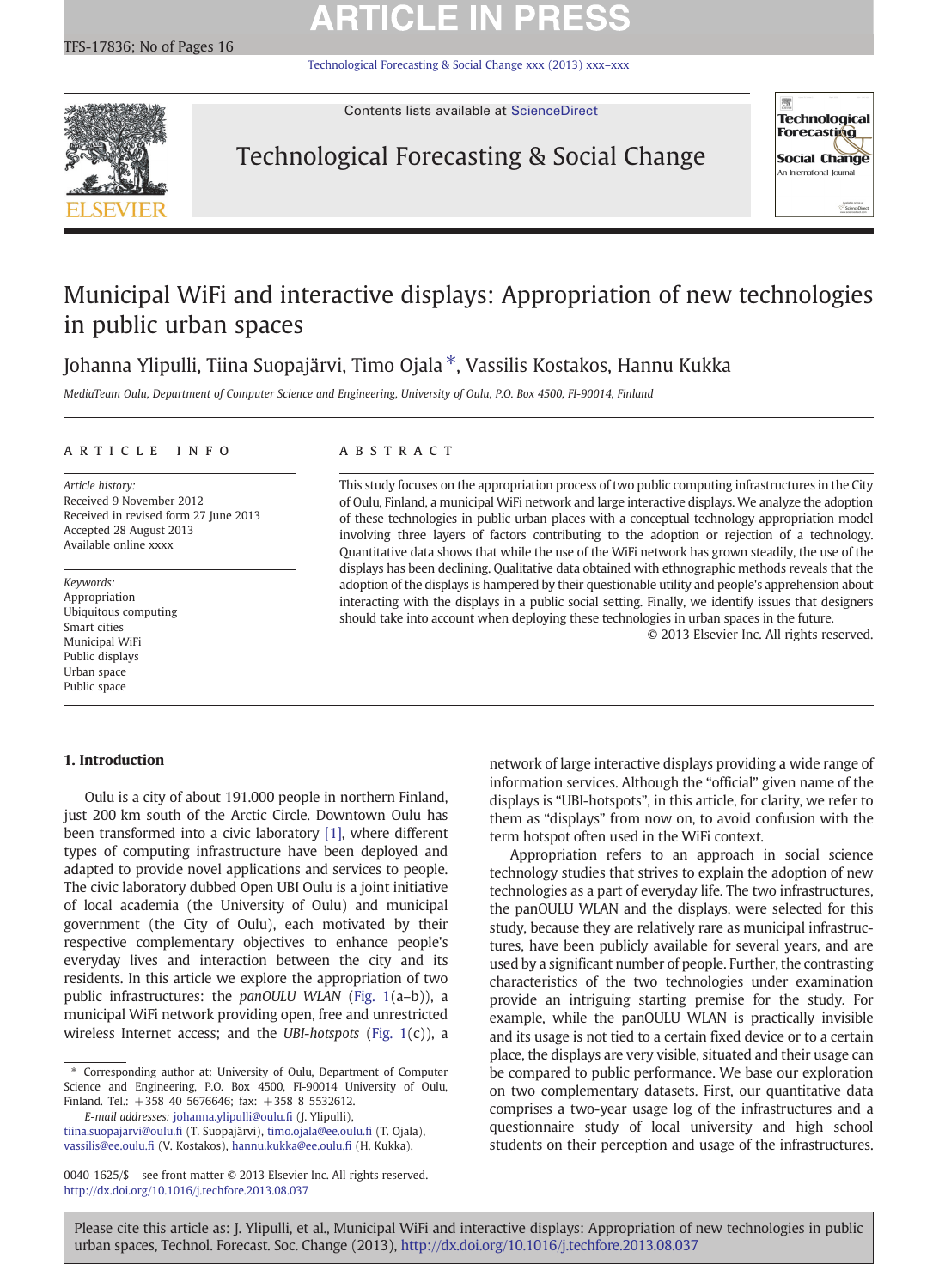<span id="page-1-0"></span>2 J. Ylipulli et al. / Technological Forecasting & Social Change xxx (2013) xxx–xxx



Fig. 1. (a-b) panOULU WLAN access points; (c) Outdoor UBI-display.

Second, using ethnographic methods we have collected qualitative data which enable us to explain and understand why people have (not) used the infrastructures in particular ways. While the quantitative data provides an overview of long-term usage trends, complementing it with ethnographic material offers a deeper insight into the data and raises an opportunity to perform "thick description" [\[2\]](#page--1-0) of people's narrations of their urban practices related to technology. For this purpose we develop a technology appropriation model derived from an existing appropriation model. We take especially into account people's behavior in urban public spaces; through this analysis we scrutinize why the trends in the quantitative usage of these two infrastructures differ so remarkably. Lastly, based on these findings, we identify issues that designers should address when deploying new technologies in urban spaces in the future.

### 2. Ubiquitous computing and smart cities

The civic laboratory dubbed Open UBI Oulu is driven by two related paradigms, ubiquitous computing and smart cities. The "ubiquitous computing" (ubicomp from now on, [\[3\]](#page--1-0)) paradigm has been driven by a vision of an omnipresent technology-rich space providing intuitive, unobtrusive and distraction-free interaction. In this kind of urban surroundings computers are regarded as secondary "invisible" artifacts, embedded into the physical environment and operating in the background. The set of physical objects in which computing resources are embedded are understood as the primary artifacts, the "interface". The study of ubicomp in urban spaces is referred to as "urban computing" which is an emerging multidisciplinary field considering public places such as cities and parks as sites for computing, including interaction between humans and such environments [\[4\].](#page--1-0)

Despite the substantial investment by government and industry in ubicomp research during the past 20 years, few lasting contributions to the urban digital fabric have emerged.

This lack of coherent progress has triggered critical discussions on how ubicomp research is being conducted. Most ubicomp research is still conducted in labs, due to the high cost and efforts involved in setting up (and maintaining) similar real world installations for real people. Even though ubicomp system studies dubbed as "in the wild" are increasing, they are still predominantly short-term and small-scale, thus failing to establish the critical mass of real users needed for the rigorous evaluation of a system as (un)successful [\[9\]](#page--1-0). Further, these studies are hampered by theoretical and methodological gaps. First, there is no fundamental theory for designing and building ubicomp systems as integral elements of urban landscape [\[10\]](#page--1-0). Second, the unsuccessful porting of existing interaction theories developed in labs into real world suggests that there is no solid theoretical basis that would unambiguously explain "wild practices" [\[11\].](#page--1-0) Third, we do not have rigorous metrics for evaluating ubicomp systems in real-world settings. To address these gaps, we need a much wider access to large-scale, city-wide ubicomp installations, in order to significantly advance our understanding of the design, practices, and evaluation of smart city applications.

In the latter half of the 2000's the ubicomp paradigm became prominent as a technology-driven realization of the "smart city" concept, most notably in the U-Korea initiative [\[5\]](#page--1-0). Cities are increasingly looking at ICT to reduce costs, to become more efficient, and to deliver the quality of life citizens expect while balancing budgets. Accelerated by the digitalization and miniaturization of electronics and the explosion of communication networks, new ICT technologies have pervaded the society in many ways. The convergence of smaller, cheaper and faster computers and ubiquitous communication technologies have made it easier to control systems and to empower people to make cities smarter. However, empowering people cannot be taken for granted but people's role in the design process needs to be carefully discussed and explored. People play a pivotal role in cities becoming "smarter". This raises several important questions that need to be carefully considered when designing

Please cite this article as: J. Ylipulli, et al., Municipal WiFi and interactive displays: Appropriation of new technologies in public urban spaces, Technol. Forecast. Soc. Change (2013), <http://dx.doi.org/10.1016/j.techfore.2013.08.037>